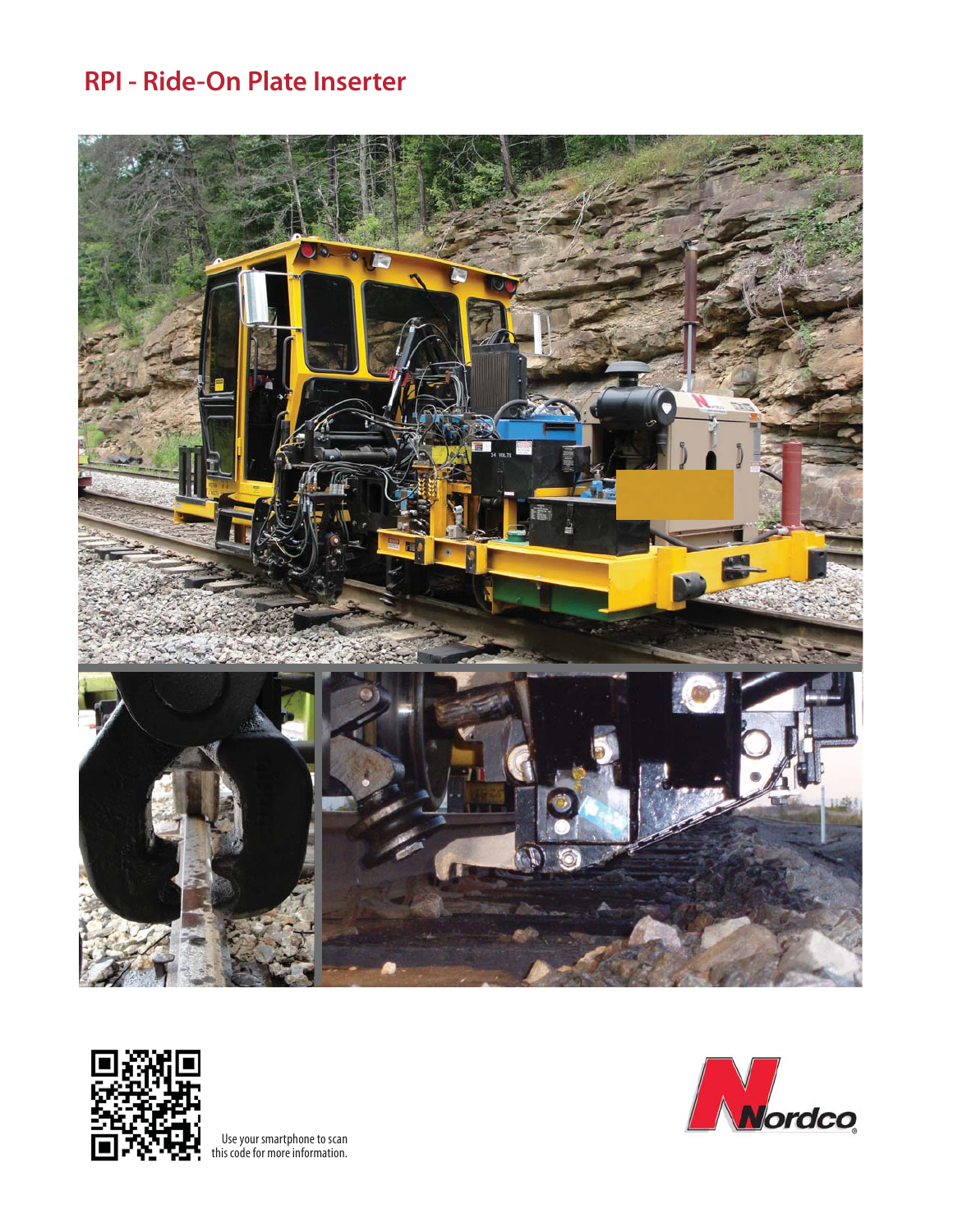#### **Key Features**

The RPI - Ride-On Plate Inserter includes the following key features:

- Single-operator (with two jump seats), climatecontrolled, enclosed cab; extended cab option available
- Two heavy-duty plate inserting head assemblies over each rail
- Fully adjustable workhead to adapt to different rail and plate heights
- Cab-controlled power lockups
- Integrated guide rollers for stability during plate insertion
- John Deere four-cylinder, four-stroke diesel engine
- Four-wheel, dual-axle, chain-driven propulsion system
- Spring-applied, hydraulic-released brakes, with Cobra brake shoes
- 24 VDC, circuit breaker-protected, electrical system
- Integrated, positive locking, rail-to-rail turntable
- Single, pressure-compensated hydraulic pump
- Joystick controls

*Easily adjust the workhead*  to adapt to different rail and *plate heights.*

### **Save on personnel costs**

Are you currently using several crew members to walk alongside a rail lifter machine and insert/position tie plates? With the RPI, the rail is lifted and the tie plates on both sides of the rail are simultaneously inserted and positioned - all by a single operator.

### **Single- or dual-rail operation**

Single- or dual-rail operating modes make the RPI appropriate for use by both rail and tie gangs.

## **High productivity**

The RPI can handle a plate insertion production pace of up to 10 ties per minute.

## **Select between automatic or manual modes**

Use the one-button automatic mode to automatically insert tie plates at pre-set rail and plate heights or, when necessary, switch to manual mode to precisely move the workhead to the desired height/location.

### **One-button homing**

After one set of tie plates is inserted, the one-button homing feature lowers the rail, retracts the plate fingers, and positions the finger assembly - automatically setting up the workhead for the next tie.

#### **Increased operator visibility**

An on-board camera and display provides additional visibility of the workhead region, as well as the surrounding area. In addition, the in-cab console notifies the operator of the plate insertion status.

### **Quickly adjust to different working conditions**



Make simple workhead adjustments to handle different rail heights, plate lengths, ballast conditions, as well as curved track. In addition, an integrated turntable allows the RPI to easily reverse direction on the track.

An on-board camera/display allows the operator to clearly see the workhead area.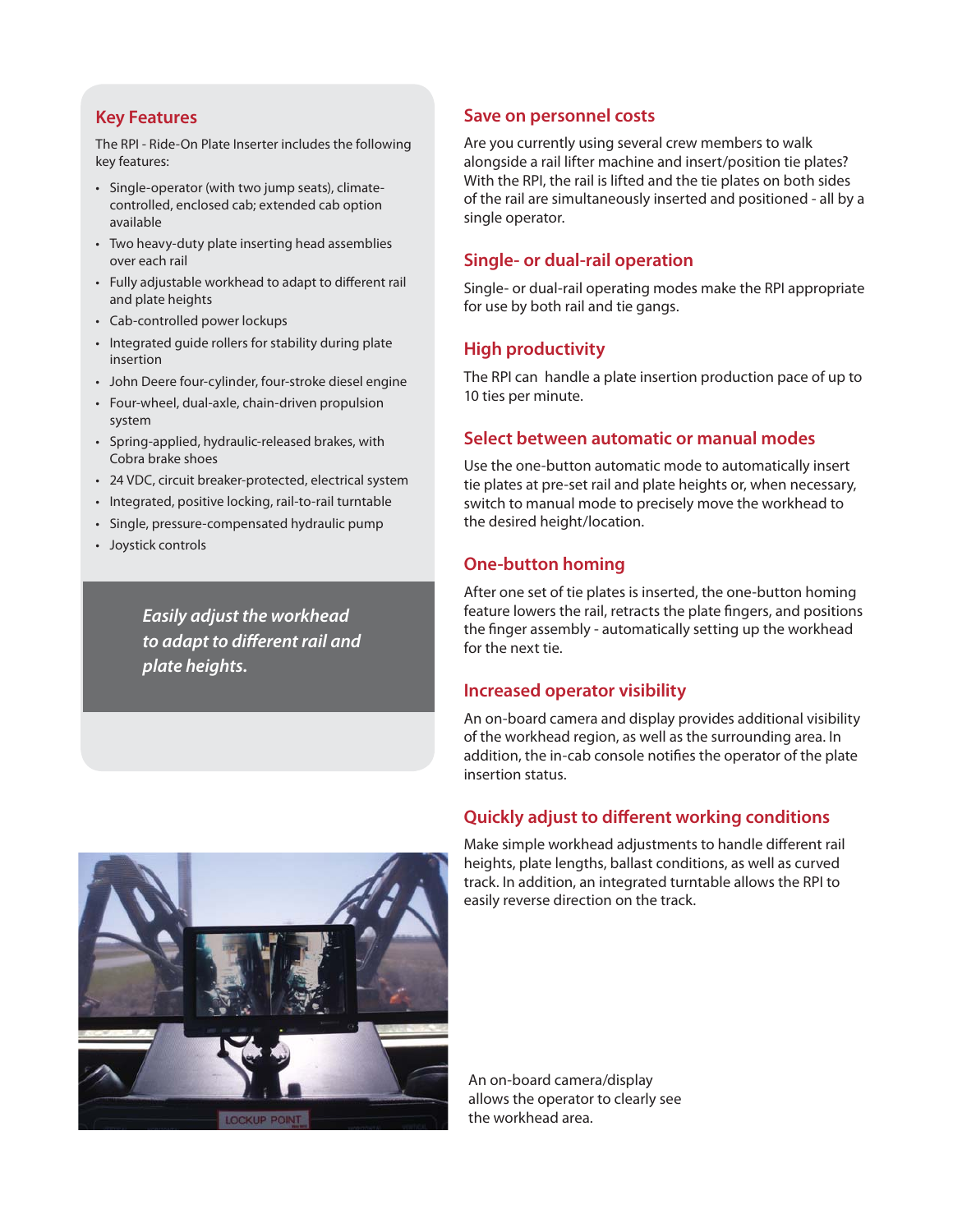## **Ad-hoc rail height adjustments**

The Rail Bump-Up feature allows for quick, ad-hoc rail height changes for a single plate insertion.

# **Optional photo, diagram, Use fewer personnel carriers**

The optional extended cab allows up to seven extra cl<br>members (total capacity = 8) to ride in the cab. Fewer personnel carriers mean less equipment to maintain and less The optional extended cab allows up to seven extra crew space needed on sidings for overnight storage.

### **Stock fewer maintenance parts**

Since the RPI uses many of the same components as other Nordco machines, you can stock fewer maintenance parts on your parts wagon.



Rail jacks raise the rail while the finger assembly inserts and positions the plate.

# **Ask us about...**

#### **Rebuild Programs**

Are your maintenance-of-way machines getting older and less reliable? Nordco can rebuild virtually all maintenance-of-way equipment, regardless of original manufacturer, restoring your machines to like-new status.

### **Component Exchange Programs**

Do you only need a replacement component, such as a workhead or axle, for your maintenance-of-way machine? You can order new or rebuilt components to be delivered directly to your shop or field operations.

#### **Trade-In Programs**

Interested in purchasing a new maintenance-of-way machine, but wondering what to do with your existing equipment? In many cases, you can trade in your current equipment for credit towards a new machine.

#### **Rental Programs**

Have a short-term need for a particular maintenance-of-way machine? Check our website for a current list of available rental equipment.

### **Parts Availability**

Need parts for your maintenance-of-way machine? Contact our part experts at 1-800-647-1724, Monday through Friday, 7:30 a.m. to 5:00 p.m. US Central Time.

Want to ensure that you order the most essential parts to keep your maintenance-of-way machine operational? Check our website or ask your parts sales representative about the available critical component kits and basic spare part kits for your machine.

Not sure what parts to order for preventive maintenance or winterization? You'll find a large range of kits available - check our website or ask your parts sales representative.